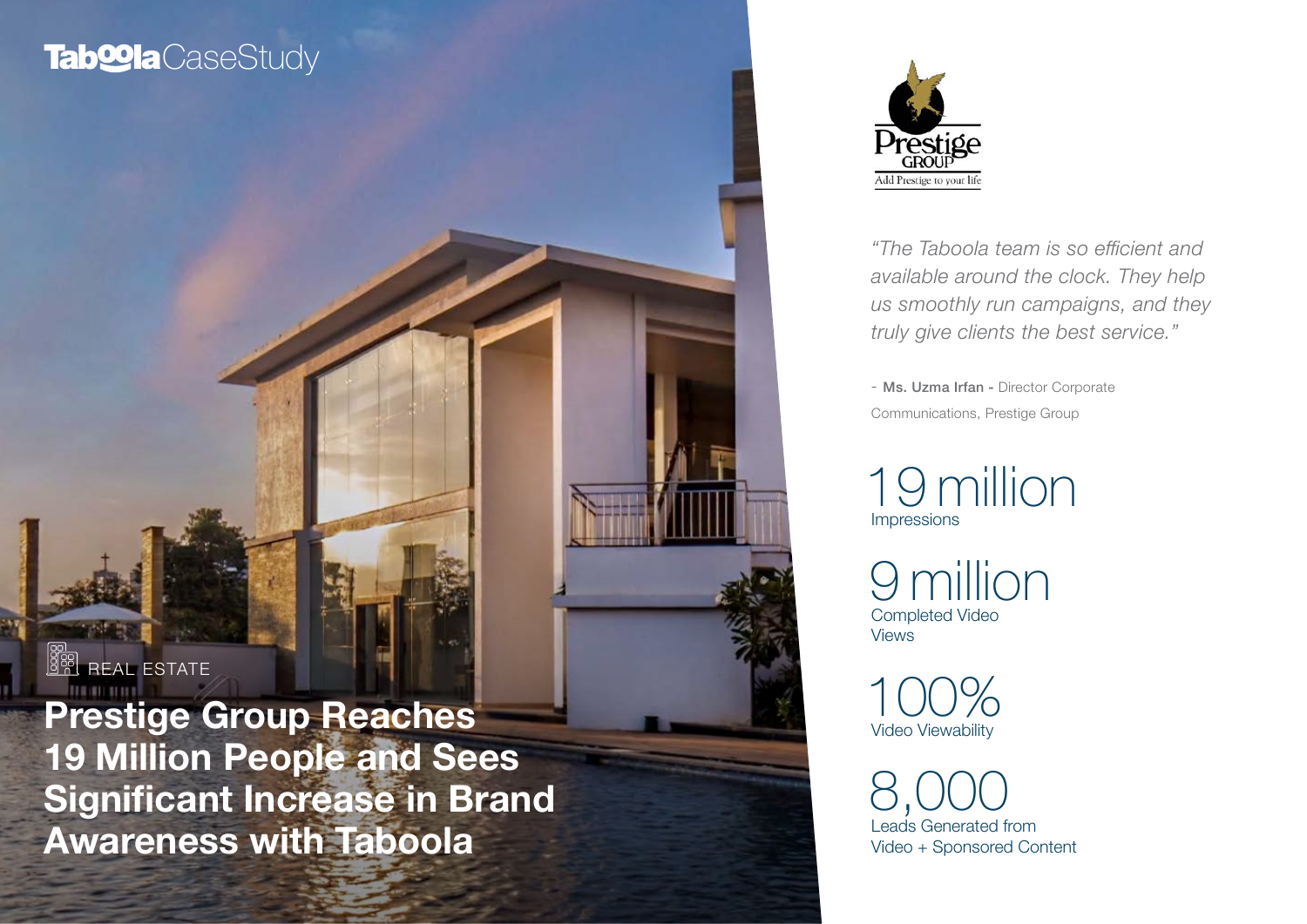## Tab**<sup>o</sup>la** CaseStudy





 $\mathbf{d}$ 

**Sponsor** 



### **COMPANY**

**Prestige Group** is one of the most successful leading developers of real estate in India.

### **CHALLENGE**

Increase conversions while simultaneously decreasing cost per conversion, and increase brand awareness.

### **SOLUTION**

Use Taboola video and Taboola sponsored content to lift brand awareness and increase high-quality, lowcost conversions.

### **RESULTS**

With Taboola, Prestige Group saw 9 million completed video views, 19 million impressions, 100% video viewability, and 8,000 leads generated.

**Prestige Group** Sees 9 Million Completed Video Views with Taboola Video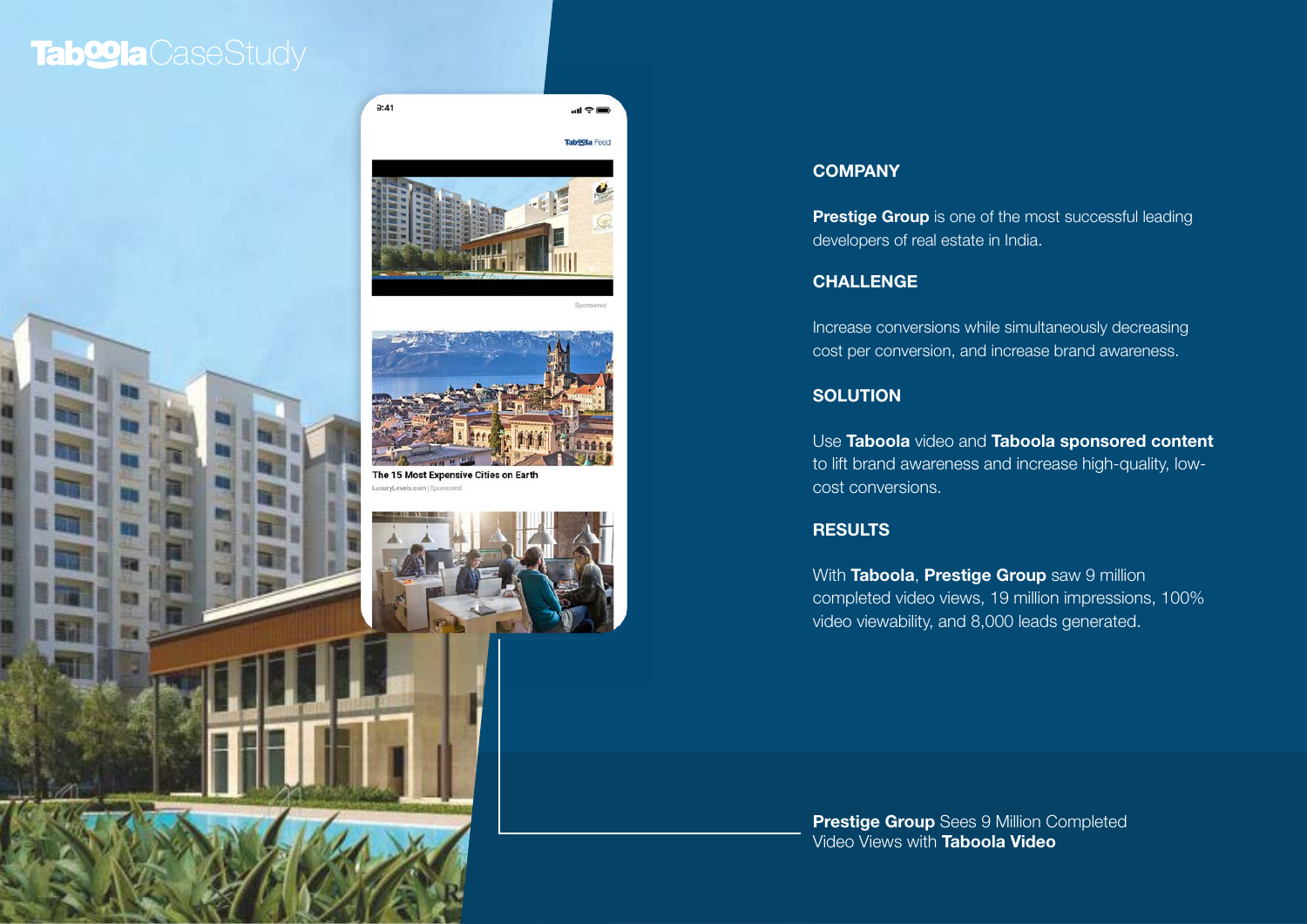# Tab**<sup>o</sup>la** CaseStudy

## Introduction

**Prestige Group** is a leading real estate developer in India with 205 landmark developments across Bangalore, along with additional properties across Chennai, Hyderabad, Kochi, Mysore, Mangalore and Goa.

**Prestige Group's** primary focus is to ensure that potential buyers are aware of available real estate, as well as their brand, and lowering their cost per conversion while maintaining a high quality of leads.